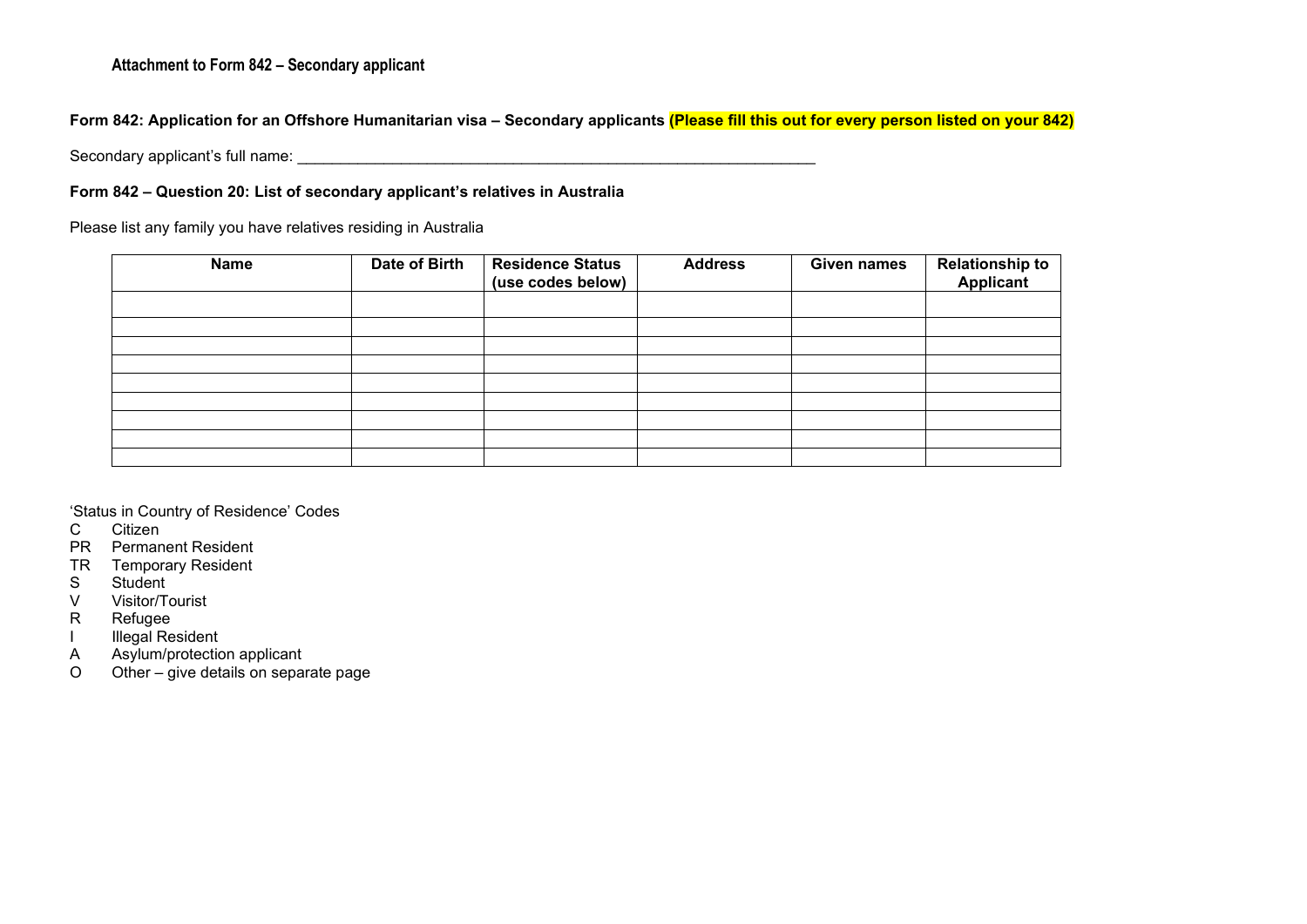|    | 'Relationship Status' Codes                 |  |  |  |  |
|----|---------------------------------------------|--|--|--|--|
| N  | Never married or in a de facto relationship |  |  |  |  |
| M  | Married legally                             |  |  |  |  |
| Е  | Engaged to be married                       |  |  |  |  |
| S  | Separated                                   |  |  |  |  |
| F  | In a de facto relationship                  |  |  |  |  |
| D  | Divorced                                    |  |  |  |  |
| W  | Widowed                                     |  |  |  |  |
| МT | Married by tradition/custom                 |  |  |  |  |
| ΜR | Married religiously                         |  |  |  |  |

|               | 'Relationship to Main Applicant' Codes |  |  |  |  |
|---------------|----------------------------------------|--|--|--|--|
| PВ            | <b>Biological Parent</b>               |  |  |  |  |
| PA            | <b>Adoptive Parent</b>                 |  |  |  |  |
| PS            | <b>Step Parent</b>                     |  |  |  |  |
| PO            | <b>Parent Other</b>                    |  |  |  |  |
| SВ            | <b>Biological Sibling</b>              |  |  |  |  |
| <b>SA</b>     | <b>Adoptive Sibling</b>                |  |  |  |  |
| SS            | Step Sibling                           |  |  |  |  |
| <b>SO</b>     | Sibling Other                          |  |  |  |  |
| CB            | <b>Biological Child</b>                |  |  |  |  |
| <b>CA</b>     | <b>Adoptive Child</b>                  |  |  |  |  |
| $\mathsf{cs}$ | Step Child                             |  |  |  |  |
| CO            | Child Other                            |  |  |  |  |

|           | 'Status in Country of Residence' Codes |  |  |  |  |
|-----------|----------------------------------------|--|--|--|--|
| C         | Citizen                                |  |  |  |  |
| <b>PR</b> | <b>Permanent Resident</b>              |  |  |  |  |
| TR        | <b>Temporary Resident</b>              |  |  |  |  |
| S         | <b>Student</b>                         |  |  |  |  |
| V         | Visitor/Tourist                        |  |  |  |  |
| R         | Refugee                                |  |  |  |  |
| ı         | Illegal Resident                       |  |  |  |  |
| A         | Asylum/protection applicant            |  |  |  |  |
|           | Other - give details on separate page  |  |  |  |  |

## **Form 842- Question 24: List of residential addresses**

Please include every address in which you have lived during the last ten years

| <b>Address</b> | Town | Country | Date you started<br>to live in this<br>address<br>(dd/mm/yyyy) | Names of other people included in<br>this application who lived at that<br>address (if all, write "ALL") |
|----------------|------|---------|----------------------------------------------------------------|----------------------------------------------------------------------------------------------------------|
|                |      |         |                                                                |                                                                                                          |
|                |      |         |                                                                |                                                                                                          |
|                |      |         |                                                                |                                                                                                          |
|                |      |         |                                                                |                                                                                                          |
|                |      |         |                                                                |                                                                                                          |
|                |      |         |                                                                |                                                                                                          |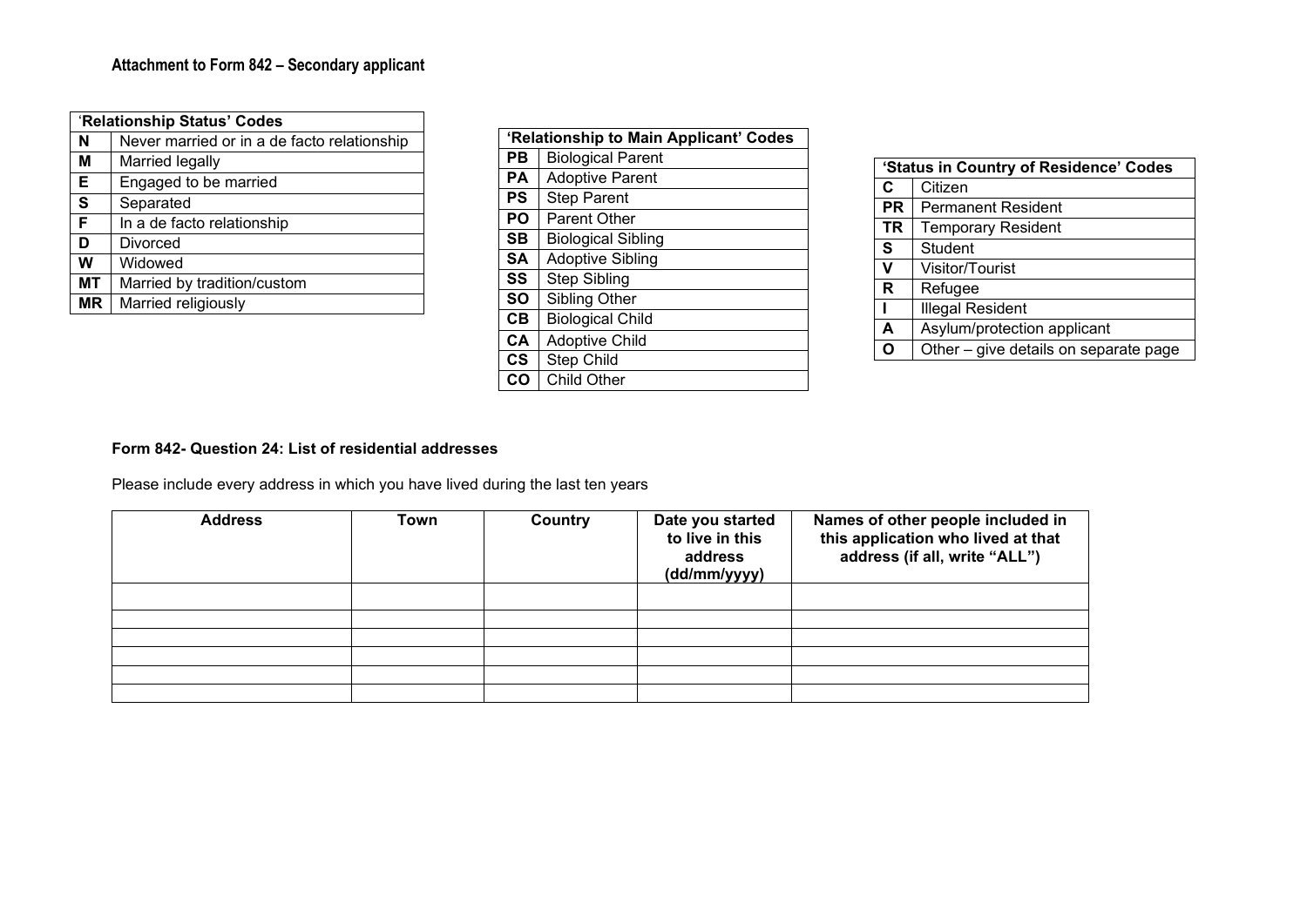#### **Attachment to Form 842 – Secondary applicant**

#### **Form 842- Question 25: Religion, ethnic group and political groups**

Please give details of your ethnicity, political affiliation and religion (if any).

| <b>Ethnic group</b> | <b>Religion</b> | <b>Membership of political</b><br>party/group |  |
|---------------------|-----------------|-----------------------------------------------|--|
|                     |                 |                                               |  |

### **Form 842- Question 38: Employment history**

Please fill out your employment history, including all the jobs that you have had in the last 15 years. Start with your current job and keep going backwards in time. If you were unemployed for a period of time, please write "UNEMPLOYED".

| <b>Date</b><br>employment<br>started<br>(dd/mm/yyyy) | <b>Date</b><br>employment<br>finished<br>(dd/mm/yyyy) | Name of employer | <b>Location of</b><br>employer | <b>Type of Business</b> | <b>Occupation and Main Duties</b> |
|------------------------------------------------------|-------------------------------------------------------|------------------|--------------------------------|-------------------------|-----------------------------------|
|                                                      |                                                       |                  |                                |                         |                                   |
|                                                      |                                                       |                  |                                |                         |                                   |
|                                                      |                                                       |                  |                                |                         |                                   |
|                                                      |                                                       |                  |                                |                         |                                   |
|                                                      |                                                       |                  |                                |                         |                                   |